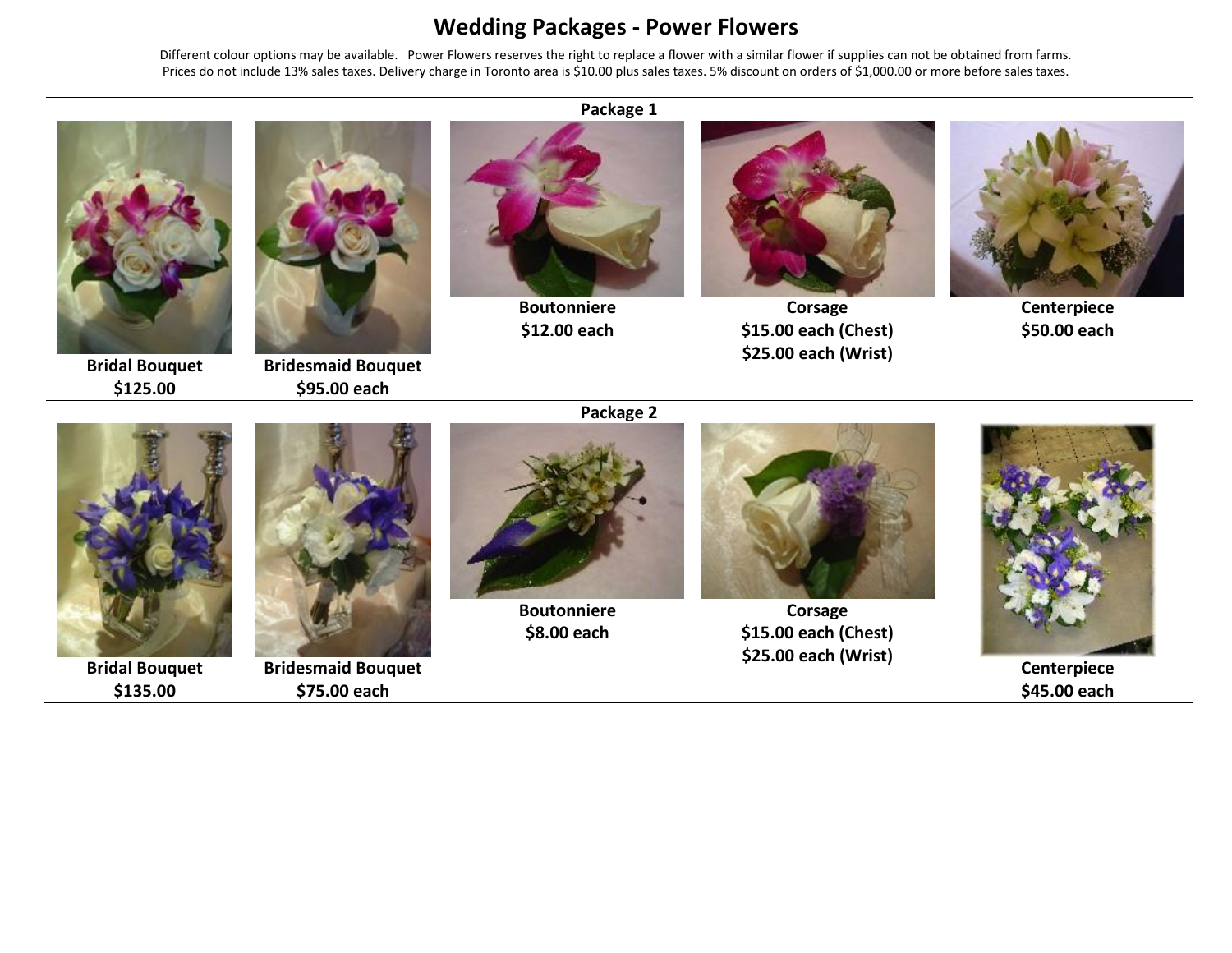**Package 3**



**Bridal Bouquet \$110.00**



**Bridesmaid Bouquet \$55.00 each**



**Boutonniere \$12.00 each**



**Corsage \$12.00 each (Chest) \$22.00 each (Wrist)**



**Centerpiece \$50.00 each**



**Bridal Bouquet \$125.00**



**Bridesmaid Bouquet \$59.00 each**



**Boutonniere \$12.00 each**



**Corsage \$15.00 each (Chest) \$25.00 each (Wrist)**



**Centerpiece \$50.00 each**



**Bridal Bouquet \$85.00**



**Bridesmaid Bouquet \$55.00 each**



**Boutonniere \$10.00 each**



**Corsage \$25.00 each (Chest) \$35.00 each (Wrist)**



**Centerpiece \$69.00 each**